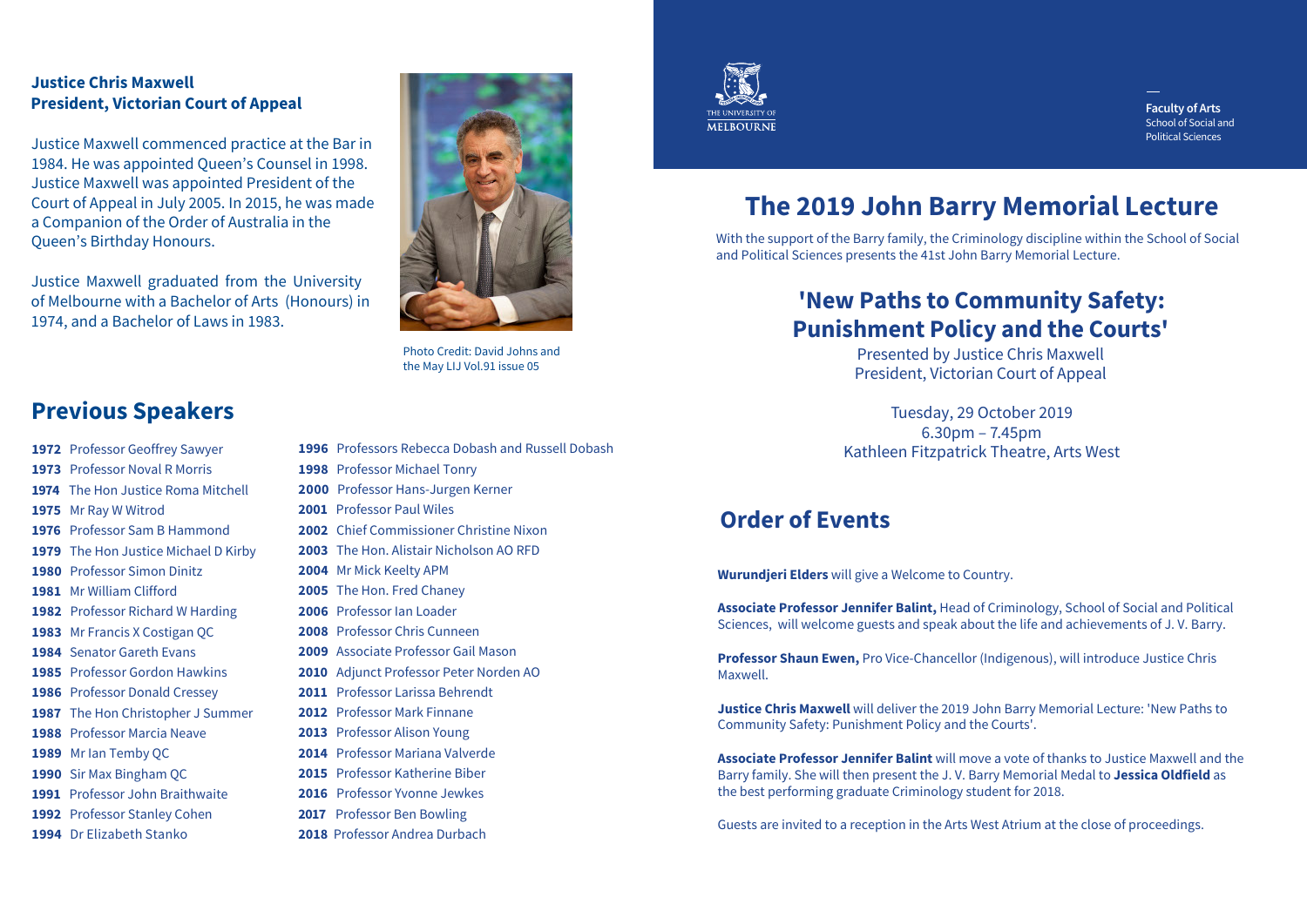

#### **To find out more about Sir John Barry**

Finnane, M (2007). *JV Barry: A Life*. Sydney: UNSW Press Hetherington, J (1965). *Uncommon Men.* Melbourne: F W Cheshire

Morris, N and M Perlman (1972). *Law and Crime: Essays in Honour of Sir John Barry.* New York: Gordon and Breach

#### **Works by Sir John Barry**

Barry, JV (1958). *Alexander Maconochie of Norfolk Island: A Study of the Pioneer in Penal Reform*. Melbourne: Oxford University Press

Barry, JV (1964). *The Life and Death of John Price: A Study of the Exercise of Naked Power.* Parkville, Vic: Melbourne University Press

Barry, JV, GW Paton, et al. (1948). *An Introduction to the Criminal Law in Australia*. London: Macmillan

Many thanks to John Myrtle, whose knowledge of Sir John Barry's achievements was of great assistance in the preparation of this booklet.

# Sir John Vincent Barry – His Life and Legacy

John Vincent Barry was born in Albury in 1903, was admitted to practice as a barrister and solicitor in 1926, became a Kings Counsel in 1942, and a judge of the Supreme Court of Victoria in 1947. By the time of his death in 1969 his accomplishments in the fields of criminology and law brought about significant and lasting changes in the areas of penal reform, parole, family law, civil liberties, and medic-legal issues.



#### **Capital Punishment**

As a young lawyer, Barry briefed the defence in the trial

of Angus Murray who was eventually hanged for murder, leading to Barry's lifelong and unshakeable opposition to capital punishment.

"I was just twenty and the hanging of Murray upset me a good deal. I felt intuitively it was wrong for the state to take that man's life. I have found intellectual reasons for my attitude since then, and I still believe capital punishment is wrong.." (Barry, quoted in Hetherington)

Barry became an active abolitionist who lent his support to the campaign to prevent Ronald Ryan's hanging. The campaign would eventually fail but brought to an end the use of capital punishment in Australia.

### **Civil Liberties**

In 1942 Barry was appointed as counsel assisting Mr Justice Lowe of the Victorian Supreme Court for the Commonwealth Government's commission of inquiry into the Japanese air-raids on Darwin, and in the following year Barry represented Labor MP Eddie Ward in the 'Brisbane Line' Royal Commission. In wartime Australia more than 7000 people had been interned by the end of 1942. Many of those interned were refugees from Nazi occupied regions of Europe and in 1943 the Government established the Aliens Classification and Advisory Committee to make recommendations on the status and treatment of refugees. Barry was appointed to the Committee and made a significant contribution to its work. Later in the war, and in the immediate post-war period, Barry headed a series of inquiries for the Commonwealth Government, all related to the impact of the war in Papua New Guinea or the conduct of RAAF officers serving in the territory.